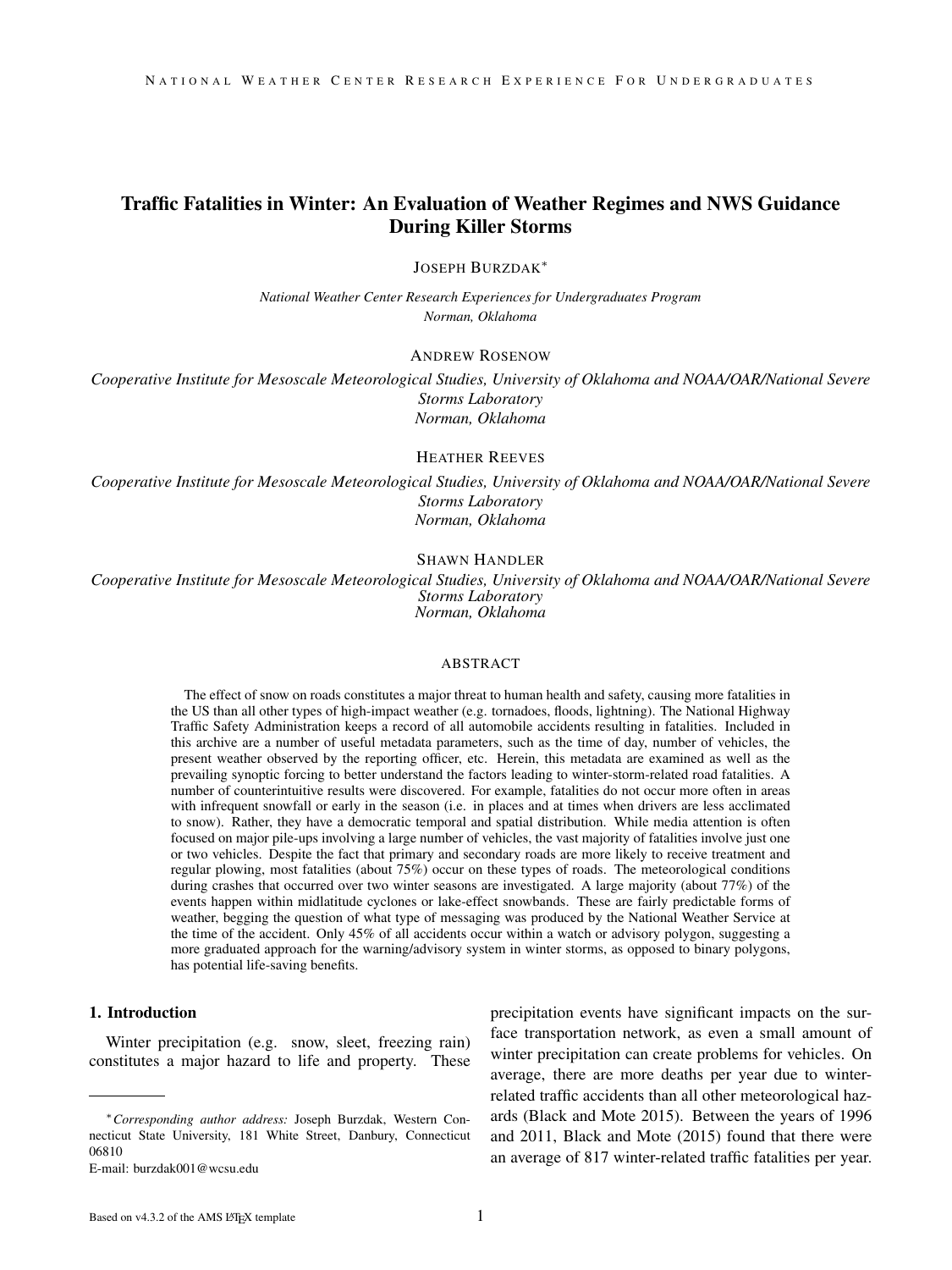That was more than the average of 600 total weatherrelated fatalities per year reported in the National Oceanic and Atmospheric Administrations (NOAA) yearly publication *Storm Data* for those years. *Storm Data* is the National Weather Service (NWS) record of storms in the United States, including economic damages, injuries, and fatalities. The disconnect between winter-related traffic deaths and the fatality numbers presented in *Storm Data* comes from how Storm Data defines weather-related deaths. In *Storm Data*, vehicular crashes are explicitly categorized as an indirect fatality. Indirect fatalities are intentionally not included in the numerical fatality summaries produced from *Storm Data*. (NOAA 2018).

Perhaps due in part to their exclusion from official fatality numbers, the number of studies in the literature focusing on the interaction between winter weather and roadway fatalities is relatively small. Most studies that have examined these crashes have tended to focus on comparisons with a meteorological variable, such as quantitative precipitation estimate (e.g. Stevens et al. (2019)) This study seeks to improve the understanding of the meteorological conditions that contribute to these fatal crashes by determining which types of snow events cause the most fatal traffic crashes, and what types of warnings are currently being used to communicate the threat of snow to the public.

# 2. Data

This study uses Fatality Analysis Reporting System (FARS) data produced by the National Highway Traffic Safety Administration (NHTSA). The FARS dataset consists of standardized information collected for all fatal collisions involving motor vehicles on United States public roadways from 1975 to the present. These data are collected from police reports, state registration information, license and highway department files, and medical forms such as death certificates, coroners reports and EMS reports, which are then aggregated and quality controlled during the FARS production process. (NHTSA 2018).

The primary FARS data used in this study were the atmospheric conditions reported on the incident report at the time of the crash. Only cases that had an atmospheric condition of snow at the time of the crash were used. This was done to ensure that as many crashes as possible in this study occurred during winter precipitation. Work by Tobin et al. (2019) showed the accuracy of the atmospheric conditions data from FARS depended heavily on the precipitation type reported. For accidents with an atmospheric condition of snow, 77.87% of incidents agreed with nearby surface observations. Other winter precipitation types showed far worse agreement, with only 26.58% of freezing rain and 8.47% of sleet cases agreeing with nearby observations. As a result, this study will only examine different types of snow events, as the FARS reports of other

winter precipitation types are far too uncertain to use. All cases where the police report indicated alcohol intoxication as a factor were also eliminated to reduce the number of variables that could have contributed to the crash. This study also used mosaicked WSR-88D radar data, as well as NWS warning or advisory data. The Weather Prediction Centers (WPC) operational surface analysis was used for the surface meteorological analysis.

### 3. Methods

For this study, the date, time, and location of each crash recorded in FARS was retrieved. Out of necessity, this study assumes that the FARS-reported date and time are correct, which introduces some uncertainty. The location and time were used to get the most recent radar image and surface analysis created prior to the crash time. If both the radar and surface observations in the region clearly did not support snow, the crash was removed from the dataset, as there was likely an error in entering the date/time that cannot be corrected for. However, this quality check only caught egregious date/time/location issues (e.g. snow in Brownsville, TX in August).

Using the meteorological information for each crash, the snow event coincident with the crash was classified into one of four categories: mid-latitude cyclone, lakeeffect snow, non-lake-effect convective snow, and other. Precipitation was classified in the cyclone category if the radar or satellite presentation of the precipitation was contiguous with an analyzed cyclone on the Weather Prediction Center (WPC) surface analysis. The latest WPC analysis prior to the time of the crash was used to record the minimum pressure of the low-pressure center that was closest to the crash. However, if there was a parent low with a pressure more than 10 mb lower than the closest low-pressure, the pressure of the parent low was recorded instead.

The lake-effect category was assigned if snow initiated over a lake and winds from nearby surface observations crossed the lake. Non-lake-effect convective snow was any snow with a radar presentation of either isolated cells or a linear squall not fitting the definition of lake-effect snow. Finally, any case that did not fit into one of the previously mentioned criteria was classified as other. If multiple categories criteria fit, the category was assigned using the order of importance of cyclone, lake-effect, convective and then other. Therefore, cases which included lake enhancement within a cyclone would just be classified as a cyclone. The crash location and time was also compared to the archived Winter Storm Warnings, Blizzard Warnings, and Winter Weather Advisories in effect at the time of the crash to determine whether a warning or advisory was in effect at the time of the crash.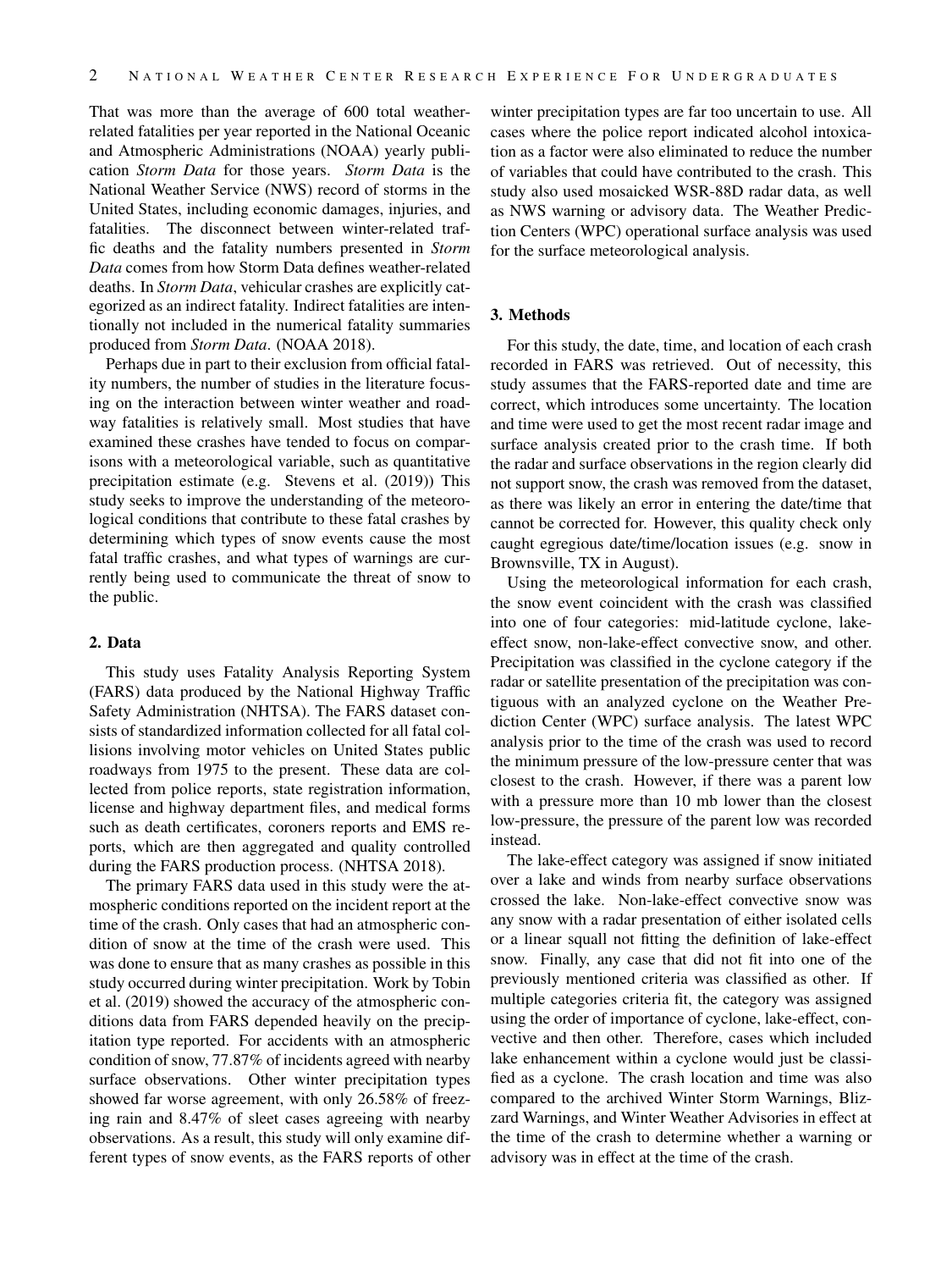| <b>Types</b>       | Oct. | Nov. | Dec. | Jan. | Feb. | Mar. | Apr. | Mav  | <b>Total</b> |
|--------------------|------|------|------|------|------|------|------|------|--------------|
| <b>Cyclone</b>     |      | 38   | 71   | 67   | 64   | 38   | n    |      | 297          |
| <b>Lake Effect</b> |      |      | 16   | 25   | 10   |      |      |      | 58           |
| <b>Convective</b>  |      |      | 16   | 17   | 15   |      |      |      | 71           |
| <b>Other</b>       |      |      | 18   | 28   |      |      |      |      | 58           |
| <b>Total</b>       |      | 52   | 121  | 137  | 92   | 56   | 22   |      | 484          |
| Daily Avg.         | 0.02 | 0.87 | 1.95 | 2.21 | 1.61 | 0.90 | 0.37 | 0.05 | 0.99         |

Winters of 2015-16 and 2016-17 Snow-Related Fatal Crashes

TABLE 1. Combined number of fatal crashes that were reported as having snow falling at the time of the crash for the 2015-16 and 2016-17 winters combined, binned by month and type of snow event. The daily average for each month is also for both winters.



FIG. 1. Map of all the fatal crashes for the two winters in this study where the police report stated snow was falling at the time of the crash, excluding any with drug or alcohol involvement. Each dot represents one fatal crash, with a total of 484 over the two winters.

# 4. Results

For the two winters of FARS data analyzed in this study, (2015-16 and 2016-17), cyclones accounted for the majority of the fatal crashes during snow events within the database with a total of 297. The other categories were much smaller, with convective snow accompanying 71 fatal crashes, and lake-effect snow and other snow occurring during 58 crashes each (Table 1). There were 484 total crashes for all snow event types combined over the two winters. The majority of fatalities (about 72%) occurred from December to February, which is the heart of winter. To account for the varying number of days per month, the number of fatal crashes per day was calculated. This value peaked in January, with 2.21 fatal crashes per day. December and February had slightly fewer, with 1.95 and 1.61 fatal crashes per day respectively.

Cyclone-related fatal crashes accounted for the largest percentage of the monthly totals at either end of the season. In November, February, March and April, cyclones accounted for about 70% of the fatal crashes each month. Cyclones made up about 50 - 60% of the fatal collisions in December and January. This is due to the higher numbers of the other three categories events in December and January, rather than a lull in cyclone fatalities. Lake effect events skewed more towards the beginning of the winter season, with a sharp drop from January to February and then to March. That is when the lakes become too cold to create the lake-induced instability needed to initiate lakeeffect convection. Convective snow, on the other hand, had no distinct peak throughout the season, which suggests the conditions that produce convective snow have less seasonal variability than those that produce lake-effect snow. The other category was only significant in December and January but determining the causes of these snow events is outside the scope of this study.

The locations of all crashes in the FARS dataset included in this study are shown in Figure 1. These locations are more concentrated in the Northeast and Great Lakes Regions, with another concentration in the mountains in the Western U.S. The Northeast and Great Lakes have an overlap between high population and large amounts of snow, making these regions susceptible to snow-involved vehicular crashes. The highest concentrations of crashes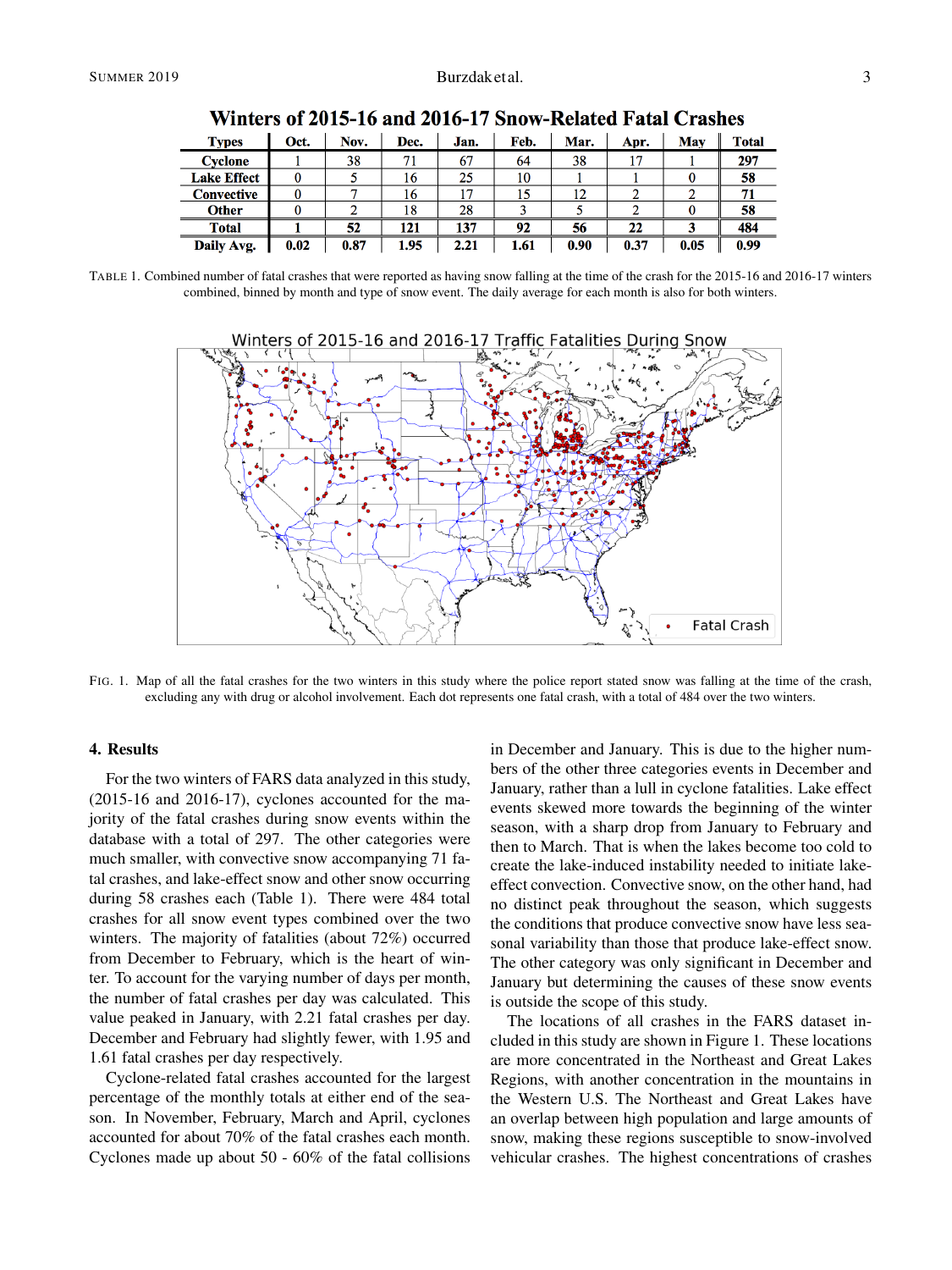are immediately downwind of the Great Lakes, where the combination of lake effect snow and frequent cyclones increase the amount of time these regions experience snowy driving conditions. In the Western mountains, locations at higher elevations are colder and can receive snow more often, and orography can act to produce or enhance snowfall.

The majority of crashes, at 74.6%, occurred on major interstates and highways (Fig. 2). People tend to be traveling faster on these roadways, so accidents are more likely to cause a fatality. However, these roads are normally the first treated during a snow event, which should contribute to safer driving conditions, even at high speeds.



FIG. 2. Percent of all fatal crashes in this study based upon what type of road they occurred on.

The overall percentages of crashes with winter weather warning or advisory products valid at crash time are presented in Figure 3. Over the two winters analyzed, 54.3% of all the fatal crashes during snow had no active warning or advisory from the NWS. Only 14% of these crashes occurred during a large enough event to merit a Winter Storm Warning, with the remaining 31.6% of crashes happening with a Winter Weather Advisory in effect.





FIG. 3. Percentages of all the fatal crashes in this study based upon whether they happened while under a warning, advisory or neither from the National Weather Service.

Figure 4 shows the breakdown of the messaging from the NWS at the time of each crash based on event type.

The majority of fatalities were during snow caused by mid-latitude cyclones, which are usually easier to forecast and therefore, should be better predicted than other categories of snow events. While cyclones did have the lowest percentage of fatal crashes without a warning or advisory, 45.8% of the crashes that caused fatalities still came with no warning or advisory (Fig. 4a). The other categories consist of meteorological setups that can be more challenging to predict than mid-latitude cyclones, or that typically produce less snow than a mature cyclone, and this is reflected in the warning/advisory percentages for these categories.

Lake-effect events were even worse, with 65.5% without warnings or advisories (Fig. 4b). Lake-effect events are usual well-forecast like cyclones, but the high percentage of no alert cases suggests that the majority of fatalities from lake-effect snow occur either in the lighter events or at the edges of the heavier bands, where there is not enough accumulation for an alert.

Convective events had the worst percentage without an advisory or warning at 83.1% of cases (Fig. 4c). These are the hardest events to predict, and usually do not produce the accumulations needed to qualify for an advisory or warning. It should be noted that the NWS has begun issuing Snow Squall Warnings, which could reduce the number of fatal crashes from convective snow without a warning in the future.



FIG. 4. As in Figure 3, except the crashes have been separated by type of snow event.

The FARS data also includes the number of vehicles in each fatal collision. Almost half of the fatal crashes during snow have two vehicles involved in the crash. However, the next highest, at over 40%, are single-vehicle crashes (Fig. 5). Crashes with more than two vehicles account for around 10% of all fatal crashes, meaning that large pileups that cause fatalities are quite rare compared to oneand two-car crashes, even though multi-car crashes receive the most media coverage.